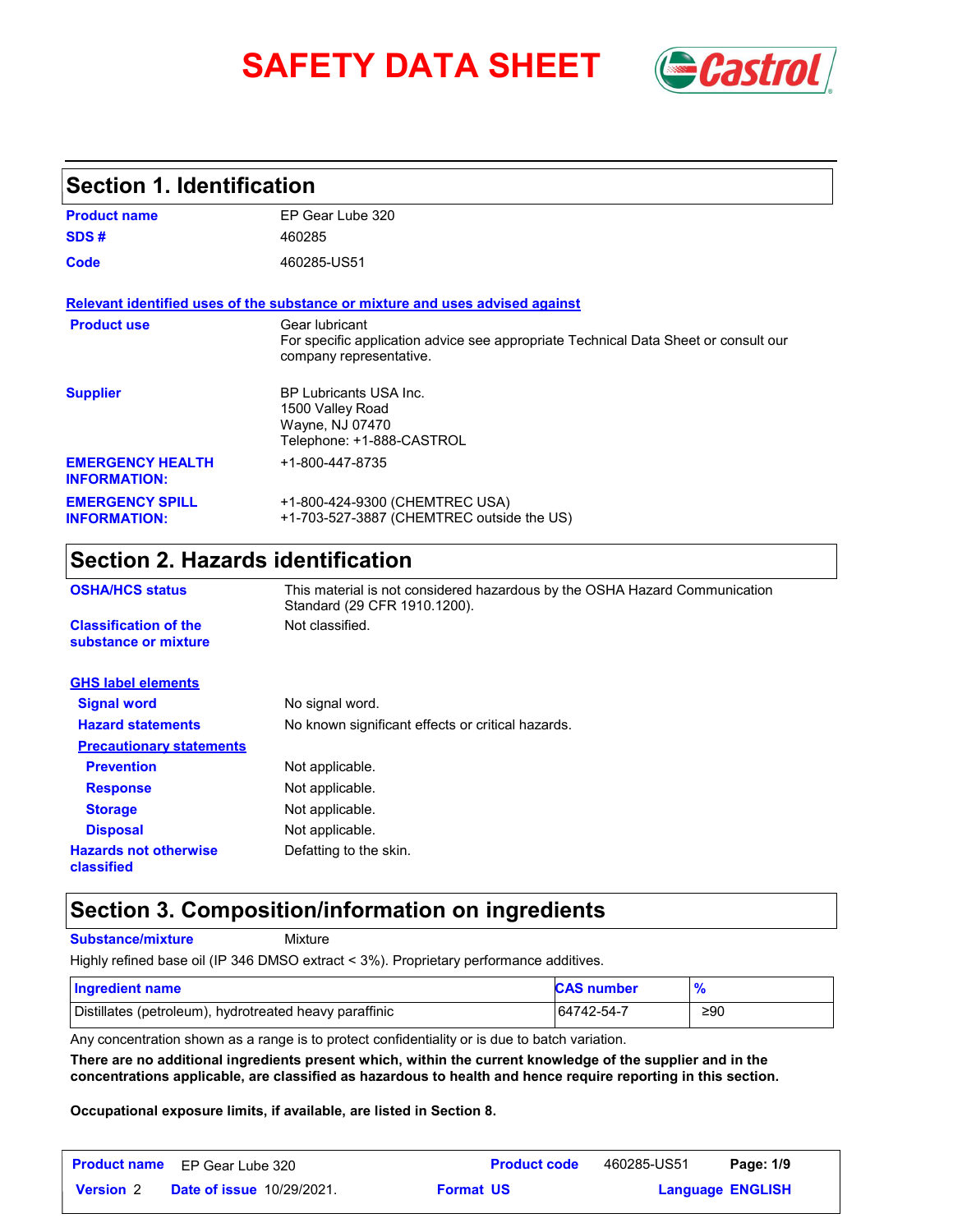### **Section 4. First aid measures**

| <b>Description of necessary first aid measures</b> |                                                                                                                                                                                                                                         |
|----------------------------------------------------|-----------------------------------------------------------------------------------------------------------------------------------------------------------------------------------------------------------------------------------------|
| Eye contact                                        | In case of contact, immediately flush eyes with plenty of water for at least 15 minutes.<br>Eyelids should be held away from the eyeball to ensure thorough rinsing. Check for and<br>remove any contact lenses. Get medical attention. |
| <b>Skin contact</b>                                | Wash skin thoroughly with soap and water or use recognized skin cleanser. Remove<br>contaminated clothing and shoes. Wash clothing before reuse. Clean shoes thoroughly<br>before reuse. Get medical attention if symptoms occur.       |
| <b>Inhalation</b>                                  | If inhaled, remove to fresh air. Get medical attention if symptoms occur.                                                                                                                                                               |
| <b>Ingestion</b>                                   | Do not induce vomiting unless directed to do so by medical personnel. Get medical<br>attention if symptoms occur.                                                                                                                       |
| <b>Protection of first-aiders</b>                  | No action shall be taken involving any personal risk or without suitable training.                                                                                                                                                      |

#### **Most important symptoms/effects, acute and delayed**

**See Section 11 for more detailed information on health effects and symptoms.**

#### **Indication of immediate medical attention and special treatment needed, if necessary**

| <b>Notes to physician</b>  | Treatment should in general be symptomatic and directed to relieving any effects. |
|----------------------------|-----------------------------------------------------------------------------------|
| <b>Specific treatments</b> | No specific treatment.                                                            |

## **Section 5. Fire-fighting measures**

| <b>Extinguishing media</b>                                                                                         |                                                                                                                                                                                                                                                                                                                                                                                                                                                                                                                                     |
|--------------------------------------------------------------------------------------------------------------------|-------------------------------------------------------------------------------------------------------------------------------------------------------------------------------------------------------------------------------------------------------------------------------------------------------------------------------------------------------------------------------------------------------------------------------------------------------------------------------------------------------------------------------------|
| <b>Suitable extinguishing</b><br>media                                                                             | In case of fire, use foam, dry chemical or carbon dioxide extinguisher or spray.                                                                                                                                                                                                                                                                                                                                                                                                                                                    |
| Unsuitable extinguishing<br>media                                                                                  | Do not use water jet.                                                                                                                                                                                                                                                                                                                                                                                                                                                                                                               |
| <b>Specific hazards arising</b><br>from the chemical                                                               | Swarf fires - Neat metal working oils may fume, thermally decompose or ignite if they<br>come into contact with red hot swarf. To minimise the generation of red hot swarf ensure<br>that a sufficient flow of oil is correctly directed to the cutting edge of the tool to flood it<br>throughout cutting operations. As an additional precaution swarf should be regularly<br>cleared from the immediate area to prevent the risk of fire. In a fire or if heated, a<br>pressure increase will occur and the container may burst. |
| <b>Hazardous combustion</b><br>products                                                                            | Combustion products may include the following:<br>carbon oxides (CO, CO <sub>2</sub> ) (carbon monoxide, carbon dioxide)                                                                                                                                                                                                                                                                                                                                                                                                            |
| <b>Special protective actions</b><br>for fire-fighters<br><b>Special protective</b><br>equipment for fire-fighters | No action shall be taken involving any personal risk or without suitable training. Promptly<br>isolate the scene by removing all persons from the vicinity of the incident if there is a fire.<br>Fire-fighters should wear positive pressure self-contained breathing apparatus (SCBA)<br>and full turnout gear.                                                                                                                                                                                                                   |

### **Section 6. Accidental release measures**

|                                  | Personal precautions, protective equipment and emergency procedures                                                                                                                                                                                                                                                                   |
|----------------------------------|---------------------------------------------------------------------------------------------------------------------------------------------------------------------------------------------------------------------------------------------------------------------------------------------------------------------------------------|
| For non-emergency<br>personnel   | No action shall be taken involving any personal risk or without suitable training.<br>Evacuate surrounding areas. Keep unnecessary and unprotected personnel from<br>entering. Do not touch or walk through spilled material. Put on appropriate personal<br>protective equipment. Floors may be slippery; use care to avoid falling. |
| For emergency responders         | If specialized clothing is required to deal with the spillage, take note of any information in<br>Section 8 on suitable and unsuitable materials. See also the information in "For non-<br>emergency personnel".                                                                                                                      |
| <b>Environmental precautions</b> | Avoid dispersal of spilled material and runoff and contact with soil, waterways, drains<br>and sewers. Inform the relevant authorities if the product has caused environmental<br>pollution (sewers, waterways, soil or air).                                                                                                         |

#### **Methods and materials for containment and cleaning up**

|                  | <b>Product name</b> EP Gear Lube 320 | <b>Product code</b> | 460285-US51 | Page: 2/9               |
|------------------|--------------------------------------|---------------------|-------------|-------------------------|
| <b>Version</b> 2 | <b>Date of issue 10/29/2021.</b>     | <b>Format US</b>    |             | <b>Language ENGLISH</b> |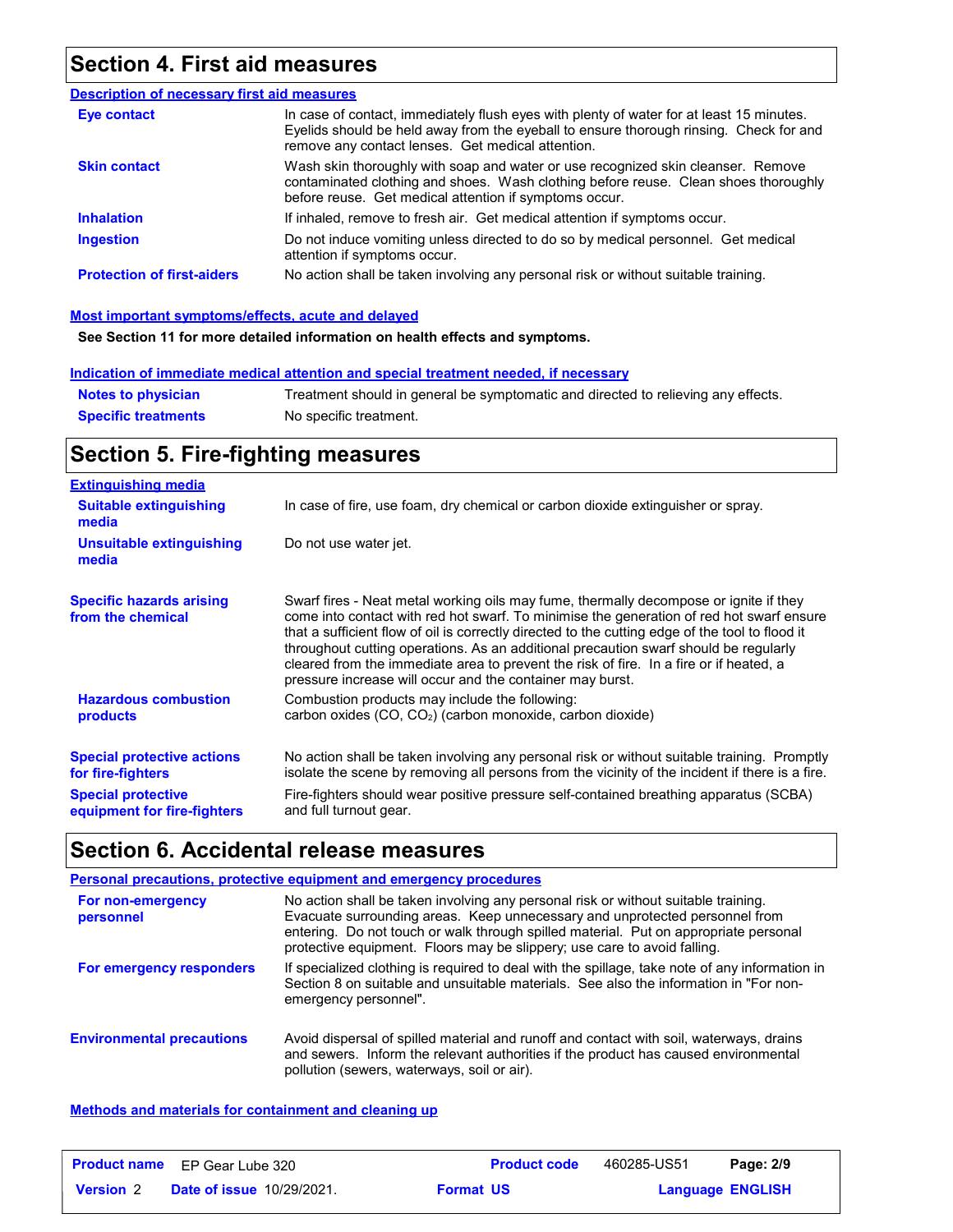### **Section 6. Accidental release measures**

| <b>Small spill</b> | Stop leak if without risk. Move containers from spill area. Absorb with an inert material<br>and place in an appropriate waste disposal container. Dispose of via a licensed waste<br>disposal contractor.                                                                                                                                                                                         |
|--------------------|----------------------------------------------------------------------------------------------------------------------------------------------------------------------------------------------------------------------------------------------------------------------------------------------------------------------------------------------------------------------------------------------------|
| Large spill        | Stop leak if without risk. Move containers from spill area. Prevent entry into sewers,<br>water courses, basements or confined areas. Contain and collect spillage with non-<br>combustible, absorbent material e.g. sand, earth, vermiculite or diatomaceous earth and<br>place in container for disposal according to local regulations. Dispose of via a licensed<br>waste disposal contractor. |

### **Section 7. Handling and storage**

| <b>Precautions for safe handling</b>                                             |                                                                                                                                                                                                                                                                                                                                                                                                                                                                                                                                                                                                                                                                                                                                                                                                          |
|----------------------------------------------------------------------------------|----------------------------------------------------------------------------------------------------------------------------------------------------------------------------------------------------------------------------------------------------------------------------------------------------------------------------------------------------------------------------------------------------------------------------------------------------------------------------------------------------------------------------------------------------------------------------------------------------------------------------------------------------------------------------------------------------------------------------------------------------------------------------------------------------------|
| <b>Protective measures</b>                                                       | Put on appropriate personal protective equipment (see Section 8). Concentrations of<br>mist, fumes and vapors in enclosed spaces may result in the formation of explosive<br>atmospheres. Excessive splashing, agitation or heating must be avoided. During metal<br>working, solid particles from workpieces or tools will contaminate the fluid and may<br>cause abrasions of the skin. Where such abrasions result in a penetration of the skin,<br>first aid treatment should be applied as soon as reasonably possible. The presence of<br>certain metals in the workpiece or tool, such as chromium, cobalt and nickel, can<br>contaminate the metalworking fluid, as can bacteria, and as a result may induce allergic<br>and other skin reactions, especially if personal hygiene is inadequate. |
| <b>Advice on general</b><br>occupational hygiene                                 | Eating, drinking and smoking should be prohibited in areas where this material is<br>handled, stored and processed. Wash thoroughly after handling. Remove contaminated<br>clothing and protective equipment before entering eating areas. See also Section 8 for<br>additional information on hygiene measures.                                                                                                                                                                                                                                                                                                                                                                                                                                                                                         |
| <b>Conditions for safe storage,</b><br>including any<br><i>incompatibilities</i> | Store in accordance with local regulations. Store in original container protected from<br>direct sunlight in a dry, cool and well-ventilated area, away from incompatible materials<br>(see Section 10) and food and drink. Keep container tightly closed and sealed until<br>ready for use. Store and use only in equipment/containers designed for use with this<br>product. Containers that have been opened must be carefully resealed and kept upright<br>to prevent leakage. Do not store in unlabeled containers. Use appropriate containment<br>to avoid environmental contamination.                                                                                                                                                                                                            |
| <b>Not suitable</b>                                                              | Prolonged exposure to elevated temperature                                                                                                                                                                                                                                                                                                                                                                                                                                                                                                                                                                                                                                                                                                                                                               |

### **Section 8. Exposure controls/personal protection**

#### **Control parameters**

Distillates (petroleum), hydrotreated heavy paraffinic **ACGIH TLV (United States).** 

TWA: 5 mg/m<sup>3</sup> 8 hours. Issued/Revised: 11/2009 Form: Inhalable fraction **OSHA PEL (United States).**

TWA: 5 mg/m<sup>3</sup> 8 hours. Issued/Revised: 6/1993

| <b>Appropriate engineering</b><br>controls | All activities involving chemicals should be assessed for their risks to health, to ensure<br>exposures are adequately controlled. Personal protective equipment should only be<br>considered after other forms of control measures (e.g. engineering controls) have been<br>suitably evaluated. Personal protective equipment should conform to appropriate<br>standards, be suitable for use, be kept in good condition and properly maintained.<br>Your supplier of personal protective equipment should be consulted for advice on<br>selection and appropriate standards. For further information contact your national<br>organisation for standards.<br>Provide exhaust ventilation or other engineering controls to keep the relevant airborne<br>concentrations below their respective occupational exposure limits.<br>The final choice of protective equipment will depend upon a risk assessment. It is<br>important to ensure that all items of personal protective equipment are compatible. |
|--------------------------------------------|------------------------------------------------------------------------------------------------------------------------------------------------------------------------------------------------------------------------------------------------------------------------------------------------------------------------------------------------------------------------------------------------------------------------------------------------------------------------------------------------------------------------------------------------------------------------------------------------------------------------------------------------------------------------------------------------------------------------------------------------------------------------------------------------------------------------------------------------------------------------------------------------------------------------------------------------------------------------------------------------------------|
| <b>Environmental exposure</b><br>controls  | Emissions from ventilation or work process equipment should be checked to ensure they<br>comply with the requirements of environmental protection legislation. In some cases,<br>fume scrubbers, filters or engineering modifications to the process equipment will be<br>necessary to reduce emissions to acceptable levels.                                                                                                                                                                                                                                                                                                                                                                                                                                                                                                                                                                                                                                                                              |

|                  | <b>Product name</b> EP Gear Lube 320 |                  | <b>Product code</b> | 460285-US51 | Page: 3/9               |
|------------------|--------------------------------------|------------------|---------------------|-------------|-------------------------|
| <b>Version 2</b> | <b>Date of issue 10/29/2021.</b>     | <b>Format US</b> |                     |             | <b>Language ENGLISH</b> |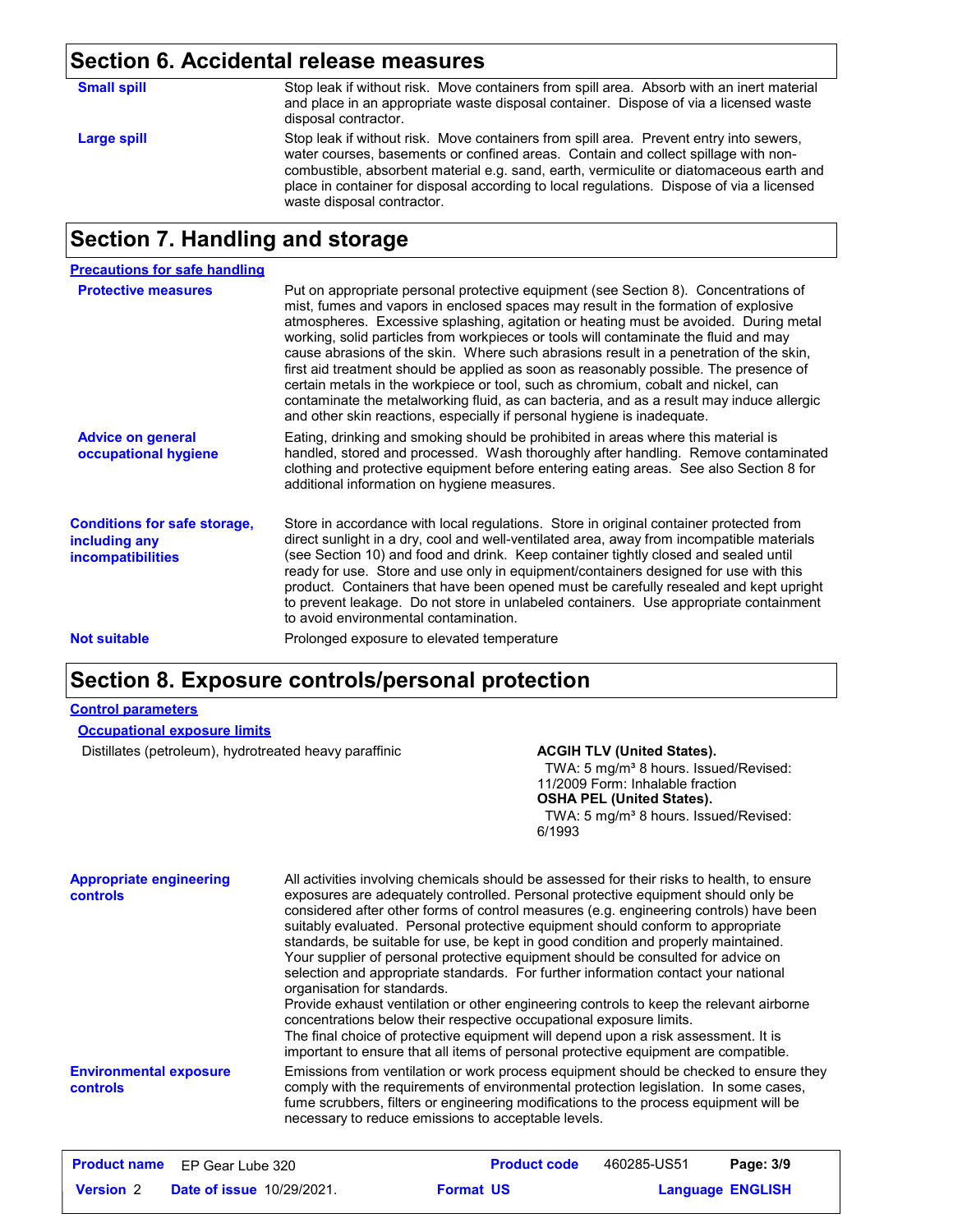## **Section 8. Exposure controls/personal protection**

| <b>Individual protection measures</b> |                                                                                                                                                                                                                                                                                                                                                                                                                                                                                                                                                                                                                                                                                                                                                                                                                                                                                                                                                                                                                                                                                                                                                                                     |
|---------------------------------------|-------------------------------------------------------------------------------------------------------------------------------------------------------------------------------------------------------------------------------------------------------------------------------------------------------------------------------------------------------------------------------------------------------------------------------------------------------------------------------------------------------------------------------------------------------------------------------------------------------------------------------------------------------------------------------------------------------------------------------------------------------------------------------------------------------------------------------------------------------------------------------------------------------------------------------------------------------------------------------------------------------------------------------------------------------------------------------------------------------------------------------------------------------------------------------------|
| <b>Hygiene measures</b>               | Wash hands, forearms and face thoroughly after handling chemical products, before<br>eating, smoking and using the lavatory and at the end of the working period.<br>Appropriate techniques should be used to remove potentially contaminated clothing.<br>Wash contaminated clothing before reusing. Ensure that eyewash stations and safety<br>showers are close to the workstation location.                                                                                                                                                                                                                                                                                                                                                                                                                                                                                                                                                                                                                                                                                                                                                                                     |
| <b>Eye/face protection</b>            | Safety glasses with side shields.                                                                                                                                                                                                                                                                                                                                                                                                                                                                                                                                                                                                                                                                                                                                                                                                                                                                                                                                                                                                                                                                                                                                                   |
| <b>Skin protection</b>                |                                                                                                                                                                                                                                                                                                                                                                                                                                                                                                                                                                                                                                                                                                                                                                                                                                                                                                                                                                                                                                                                                                                                                                                     |
| <b>Hand protection</b>                | Wear protective gloves if prolonged or repeated contact is likely. Wear chemical<br>resistant gloves. Recommended: Nitrile gloves. The correct choice of protective gloves<br>depends upon the chemicals being handled, the conditions of work and use, and the<br>condition of the gloves (even the best chemically resistant glove will break down after<br>repeated chemical exposures). Most gloves provide only a short time of protection<br>before they must be discarded and replaced. Because specific work environments and<br>material handling practices vary, safety procedures should be developed for each<br>intended application. Gloves should therefore be chosen in consultation with the supplier/<br>manufacturer and with a full assessment of the working conditions.                                                                                                                                                                                                                                                                                                                                                                                       |
| <b>Body protection</b>                | Use of protective clothing is good industrial practice.<br>Personal protective equipment for the body should be selected based on the task being<br>performed and the risks involved and should be approved by a specialist before handling<br>this product.<br>Cotton or polyester/cotton overalls will only provide protection against light superficial<br>contamination that will not soak through to the skin. Overalls should be laundered on a<br>regular basis. When the risk of skin exposure is high (e.g. when cleaning up spillages or<br>if there is a risk of splashing) then chemical resistant aprons and/or impervious chemical<br>suits and boots will be required.                                                                                                                                                                                                                                                                                                                                                                                                                                                                                               |
| <b>Other skin protection</b>          | Appropriate footwear and any additional skin protection measures should be selected<br>based on the task being performed and the risks involved and should be approved by a<br>specialist before handling this product.                                                                                                                                                                                                                                                                                                                                                                                                                                                                                                                                                                                                                                                                                                                                                                                                                                                                                                                                                             |
| <b>Respiratory protection</b>         | In case of insufficient ventilation, wear suitable respiratory equipment.<br>For protection against metal working fluids, respiratory protection that is classified as<br>"resistant to oil" (class R) or oil proof (class P) should be selected where appropriate.<br>Depending on the level of airborne contaminants, an air-purifying, half-mask respirator<br>(with HEPA filter) including disposable (P- or R-series) (for oil mists less than 50mg/m3),<br>or any powered, air-purifying respirator equipped with hood or helmet and HEPA filter<br>(for oil mists less than 125 mg/m3).<br>Where organic vapours are a potential hazard during metalworking operations, a<br>combination particulate and organic vapour filter may be necessary.<br>The correct choice of respiratory protection depends upon the chemicals being handled,<br>the conditions of work and use, and the condition of the respiratory equipment. Safety<br>procedures should be developed for each intended application. Respiratory protection<br>equipment should therefore be chosen in consultation with the supplier/manufacturer<br>and with a full assessment of the working conditions. |

### **Section 9. Physical and chemical properties**

The conditions of measurement of all properties are at standard temperature and pressure unless otherwise indicated.

#### **Appearance**

| <b>Physical state</b>                                             | Liquid.                                                                         |
|-------------------------------------------------------------------|---------------------------------------------------------------------------------|
| <b>Color</b>                                                      | Yellowish-brown.                                                                |
| Odor                                                              | Petroleum                                                                       |
| <b>Odor threshold</b>                                             | Not available.                                                                  |
| рH                                                                | Not applicable.                                                                 |
| <b>Melting point/freezing point</b>                               | Not available.                                                                  |
| <b>Boiling point, initial boiling</b><br>point, and boiling range | Not available.                                                                  |
| <b>Flash point</b><br><b>Pour point</b>                           | Open cup: $>180^{\circ}$ C ( $>356^{\circ}$ F) [Estimated.]<br>-15 $^{\circ}$ C |

|                  | <b>Product name</b> EP Gear Lube 320 |                  | <b>Product code</b> | 460285-US51 | Page: 4/9               |  |
|------------------|--------------------------------------|------------------|---------------------|-------------|-------------------------|--|
| <b>Version</b> 2 | <b>Date of issue 10/29/2021.</b>     | <b>Format US</b> |                     |             | <b>Language ENGLISH</b> |  |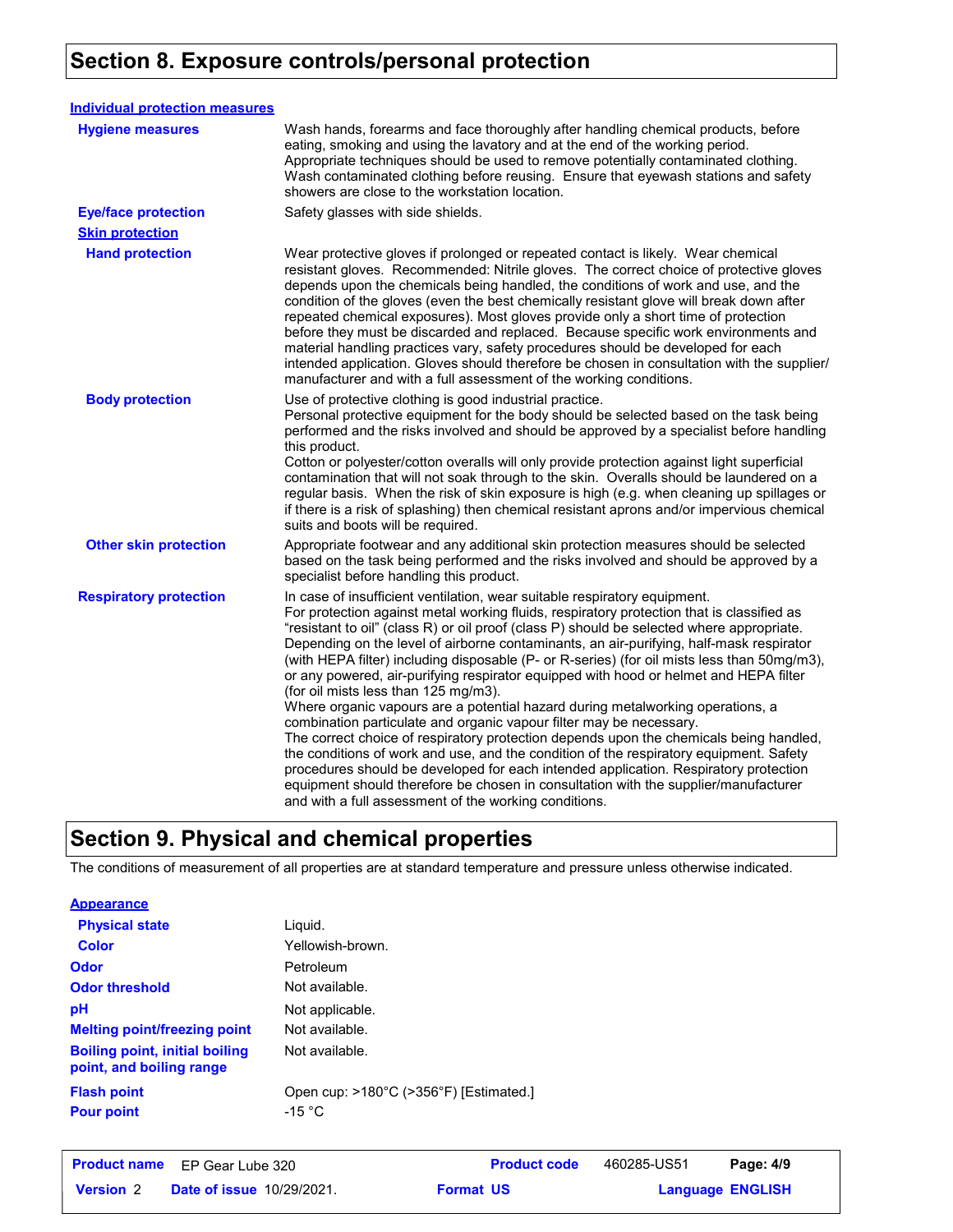### **Section 9. Physical and chemical properties**

| <b>Evaporation rate</b>                               | Not available.                                                     |       |         |                        |          |     |                        |
|-------------------------------------------------------|--------------------------------------------------------------------|-------|---------|------------------------|----------|-----|------------------------|
| <b>Flammability</b>                                   | Not applicable. Based on - Physical state                          |       |         |                        |          |     |                        |
| Lower and upper explosion<br>limit/flammability limit | Not available.                                                     |       |         |                        |          |     |                        |
| <b>Vapor pressure</b>                                 |                                                                    |       |         | Vapor Pressure at 20°C |          |     | Vapor pressure at 50°C |
|                                                       | <b>Ingredient name</b>                                             | mm Hg | kPa     | <b>Method</b>          | mm<br>Hg | kPa | <b>Method</b>          |
|                                                       | Distillates (petroleum),<br>hydrotreated heavy<br>paraffinic       | <0.08 | < 0.011 | <b>ASTM D 5191</b>     |          |     |                        |
| <b>Relative vapor density</b>                         | Not available.                                                     |       |         |                        |          |     |                        |
| <b>Density</b>                                        | <1000 kg/m <sup>3</sup> (<1 g/cm <sup>3</sup> ) at 15.6°C          |       |         |                        |          |     |                        |
| <b>Solubility</b>                                     | insoluble in water.                                                |       |         |                        |          |     |                        |
| <b>Partition coefficient: n-</b><br>octanol/water     | Not applicable.                                                    |       |         |                        |          |     |                        |
| <b>Auto-ignition temperature</b>                      | Not available.                                                     |       |         |                        |          |     |                        |
| <b>Decomposition temperature</b>                      | Not available.                                                     |       |         |                        |          |     |                        |
| <b>Viscosity</b>                                      | Kinematic: 303.9 mm <sup>2</sup> /s (303.9 cSt) at 40 $^{\circ}$ C |       |         |                        |          |     |                        |
| <b>Particle characteristics</b>                       |                                                                    |       |         |                        |          |     |                        |
| <b>Median particle size</b>                           | Mot applicable.                                                    |       |         |                        |          |     |                        |

### **Section 10. Stability and reactivity**

| <b>Reactivity</b>                                   | No specific test data available for this product. Refer to Conditions to avoid and<br>Incompatible materials for additional information.                                |
|-----------------------------------------------------|-------------------------------------------------------------------------------------------------------------------------------------------------------------------------|
| <b>Chemical stability</b>                           | The product is stable.                                                                                                                                                  |
| <b>Possibility of hazardous</b><br><b>reactions</b> | Under normal conditions of storage and use, hazardous reactions will not occur.<br>Under normal conditions of storage and use, hazardous polymerization will not occur. |
| <b>Conditions to avoid</b>                          | Avoid all possible sources of ignition (spark or flame).                                                                                                                |
| Incompatible materials                              | Reactive or incompatible with the following materials: oxidizing materials.                                                                                             |
| <b>Hazardous decomposition</b><br>products          | Under normal conditions of storage and use, hazardous decomposition products should<br>not be produced.                                                                 |

## **Section 11. Toxicological information**

#### **Information on toxicological effects**

| <b>Information on the likely</b><br>routes of exposure | Routes of entry anticipated: Dermal, Inhalation.                                                  |
|--------------------------------------------------------|---------------------------------------------------------------------------------------------------|
| <b>Potential acute health effects</b>                  |                                                                                                   |
| <b>Eye contact</b>                                     | No known significant effects or critical hazards.                                                 |
| <b>Skin contact</b>                                    | No known significant effects or critical hazards.                                                 |
| <b>Inhalation</b>                                      | Vapor inhalation under ambient conditions is not normally a problem due to low vapor<br>pressure. |
| <b>Ingestion</b>                                       | No known significant effects or critical hazards.                                                 |
|                                                        |                                                                                                   |

### **Symptoms related to the physical, chemical and toxicological characteristics Eye contact** No specific data.

|                  | <b>Product name</b> EP Gear Lube 320 | <b>Product code</b> | 460285-US51 | Page: 5/9               |
|------------------|--------------------------------------|---------------------|-------------|-------------------------|
| <b>Version 2</b> | <b>Date of issue 10/29/2021.</b>     | <b>Format US</b>    |             | <b>Language ENGLISH</b> |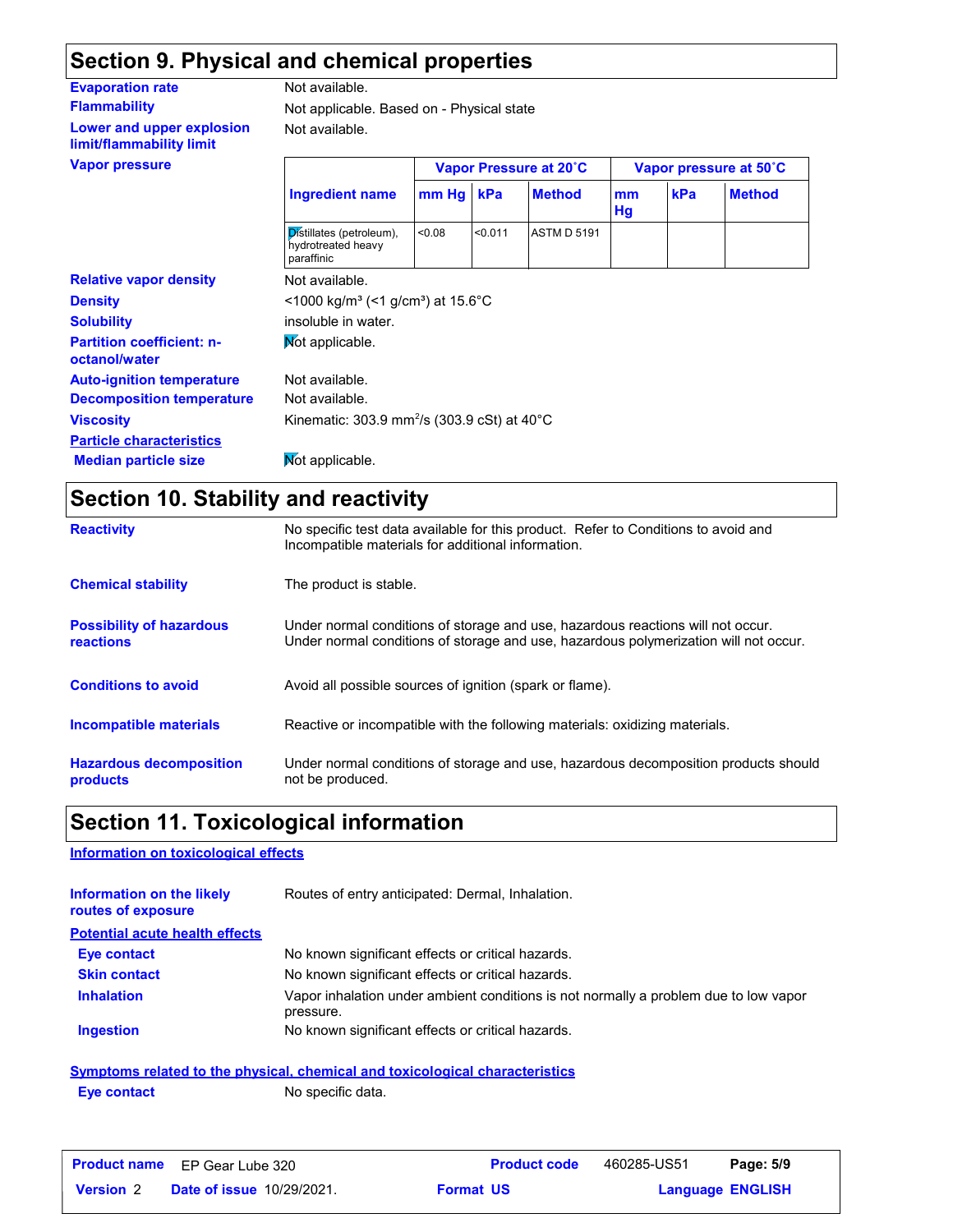## **Section 11. Toxicological information**

| <b>Skin contact</b>                     | Adverse symptoms may include the following:<br>irritation<br>dryness<br>cracking         |
|-----------------------------------------|------------------------------------------------------------------------------------------|
| <b>Inhalation</b>                       | No specific data.                                                                        |
| <b>Ingestion</b>                        | No specific data.                                                                        |
|                                         | Delayed and immediate effects and also chronic effects from short and long term exposure |
| <b>Short term exposure</b>              |                                                                                          |
| <b>Potential immediate</b><br>effects   | Not available.                                                                           |
| <b>Potential delayed effects</b>        | Not available.                                                                           |
| <b>Long term exposure</b>               |                                                                                          |
| <b>Potential immediate</b><br>effects   | Not available.                                                                           |
| <b>Potential delayed effects</b>        | Not available.                                                                           |
| <b>Potential chronic health effects</b> |                                                                                          |
| <b>General</b>                          | No known significant effects or critical hazards.                                        |
| <b>Carcinogenicity</b>                  | No known significant effects or critical hazards.                                        |
| <b>Mutagenicity</b>                     | No known significant effects or critical hazards.                                        |
| <b>Teratogenicity</b>                   | No known significant effects or critical hazards.                                        |
| <b>Developmental effects</b>            | No known significant effects or critical hazards.                                        |
| <b>Fertility effects</b>                | No known significant effects or critical hazards.                                        |
|                                         |                                                                                          |

#### **Numerical measures of toxicity**

Not available. **Acute toxicity estimates**

### **Section 12. Ecological information**

#### **Toxicity**

No testing has been performed by the manufacturer.

#### **Persistence and degradability**

Not available.

#### **Bioaccumulative potential**

Not available.

| <b>Mobility in soil</b>                                 |                                                                                                                           |
|---------------------------------------------------------|---------------------------------------------------------------------------------------------------------------------------|
| <b>Soil/water partition</b><br><b>coefficient (Koc)</b> | Not available.                                                                                                            |
| <b>Mobility</b>                                         | Spillages may penetrate the soil causing ground water contamination.                                                      |
| <b>Other adverse effects</b>                            | No known significant effects or critical hazards.                                                                         |
| <b>Other ecological information</b>                     | Spills may form a film on water surfaces causing physical damage to organisms. Oxygen<br>transfer could also be impaired. |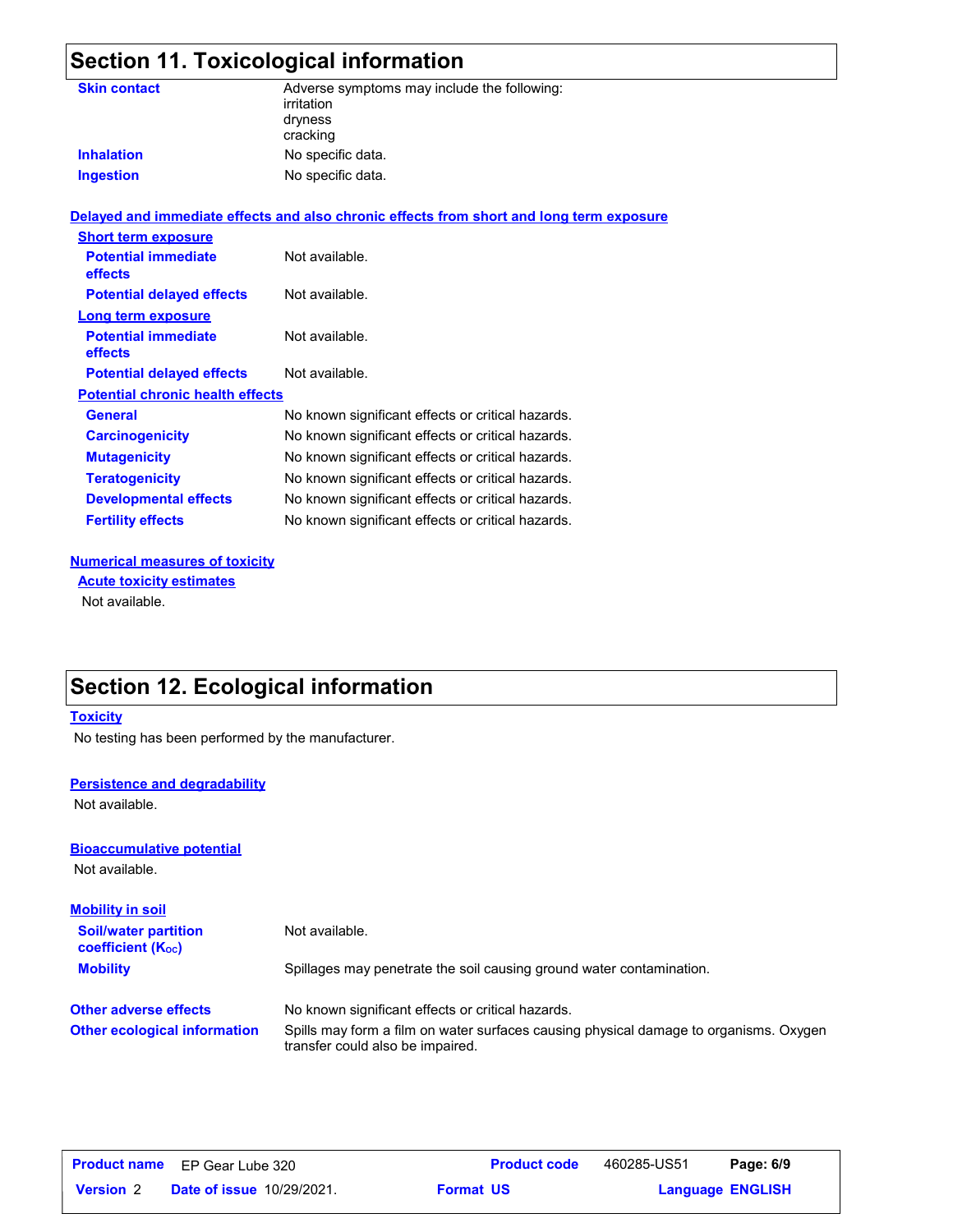### **Section 13. Disposal considerations**

#### **Disposal methods**

The generation of waste should be avoided or minimized wherever possible. Significant quantities of waste product residues should not be disposed of via the foul sewer but processed in a suitable effluent treatment plant. Dispose of surplus and non-recyclable products via a licensed waste disposal contractor. Disposal of this product, solutions and any by-products should at all times comply with the requirements of environmental protection and waste disposal legislation and any regional local authority requirements. Waste packaging should be recycled. Incineration or landfill should only be considered when recycling is not feasible. This material and its container must be disposed of in a safe way. Empty containers or liners may retain some product residues. Avoid dispersal of spilled material and runoff and contact with soil, waterways, drains and sewers.

### **Section 14. Transport information**

|                                         | <b>DOT Classification</b> | <b>TDG Classification</b> | <b>IMDG</b>              | <b>IATA</b>    |
|-----------------------------------------|---------------------------|---------------------------|--------------------------|----------------|
| <b>UN number</b>                        | Not regulated.            | Not regulated.            | Not regulated.           | Not regulated. |
| <b>UN proper</b><br>shipping name       |                           |                           |                          |                |
| <b>Transport</b><br>hazard class(es)    |                           |                           |                          |                |
| <b>Packing group</b>                    |                           | $\overline{a}$            | $\overline{\phantom{0}}$ |                |
| <b>Environmental</b><br>hazards         | No.                       | No.                       | No.                      | No.            |
| <b>Additional</b><br><b>information</b> |                           |                           | $\overline{\phantom{0}}$ |                |

**Special precautions for user** Not available.

**Transport in bulk according to IMO instruments**

### **Section 15. Regulatory information**

Not available.

| <b>U.S. Federal regulations</b>               |                                                                                              |
|-----------------------------------------------|----------------------------------------------------------------------------------------------|
| <b>United States inventory</b><br>(TSCA 8b)   | All components are active or exempted.                                                       |
| <b>SARA 302/304</b>                           |                                                                                              |
| <b>Composition/information on ingredients</b> |                                                                                              |
| No products were found.                       |                                                                                              |
| <b>SARA 311/312</b>                           |                                                                                              |
| <b>Classification</b>                         | Not applicable.                                                                              |
| <b>SARA 313</b>                               |                                                                                              |
| <b>Form R - Reporting</b><br>requirements     | This product does not contain any hazardous ingredients at or above regulated<br>thresholds. |
| <b>Supplier notification</b>                  | This product does not contain any hazardous ingredients at or above regulated<br>thresholds. |
| <b>State regulations</b>                      |                                                                                              |
| <b>Massachusetts</b>                          | The following components are listed: OIL MIST, MINERAL                                       |
| <b>New Jersey</b>                             | None of the components are listed.                                                           |
| <b>Pennsylvania</b>                           | None of the components are listed.                                                           |
| <b>California Prop. 65</b>                    |                                                                                              |

|                  | <b>Product name</b> EP Gear Lube 320 | <b>Product code</b> | 460285-US51 | Page: 7/9               |  |
|------------------|--------------------------------------|---------------------|-------------|-------------------------|--|
| <b>Version 2</b> | <b>Date of issue 10/29/2021.</b>     | <b>Format US</b>    |             | <b>Language ENGLISH</b> |  |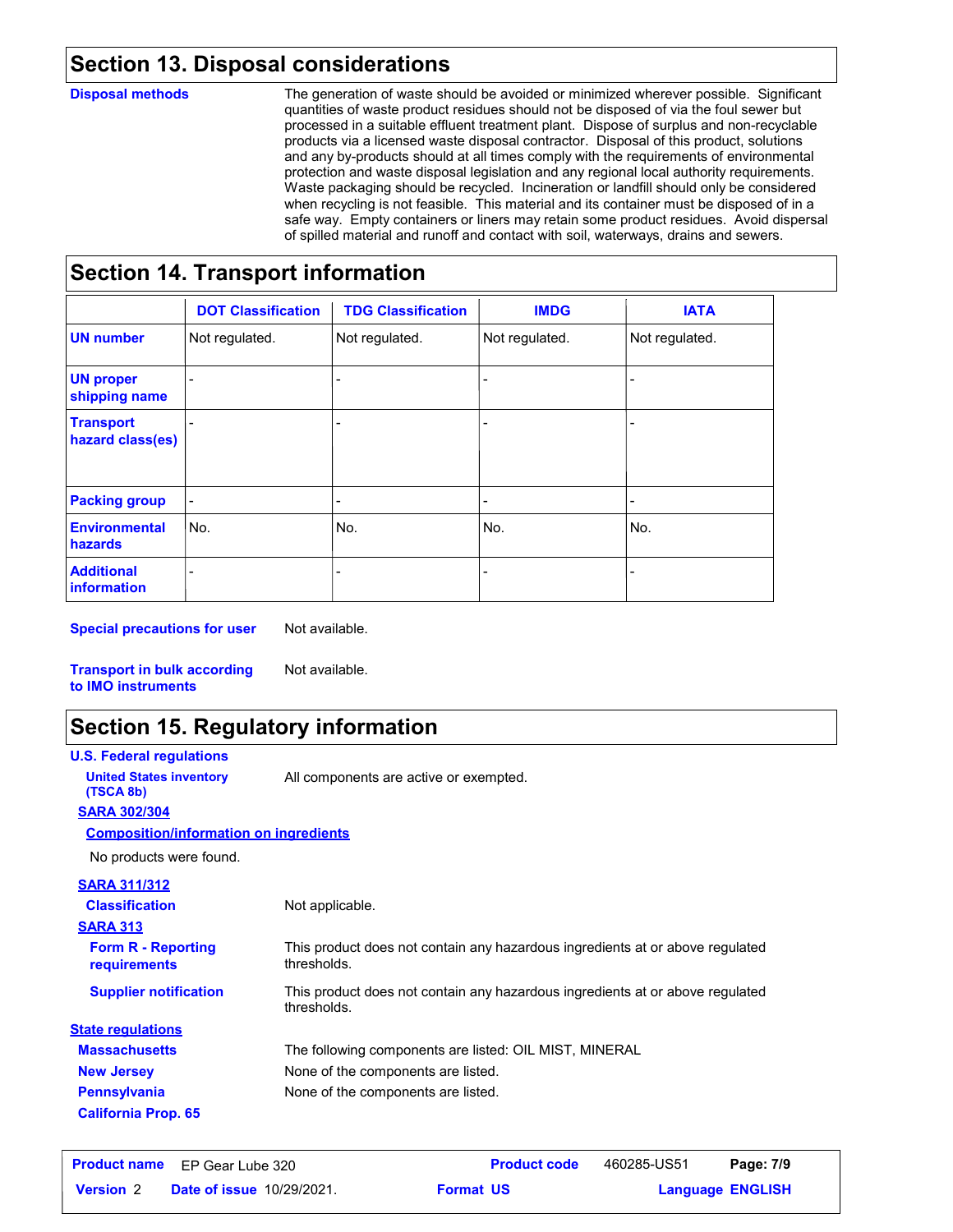### **Section 15. Regulatory information**

WARNING: This product can expose you to chemicals including Ethylene oxide and Methyl isobutyl ketone, which are known to the State of California to cause cancer and birth defects or other reproductive harm. This product can expose you to chemicals including Ethyl acrylate, Propylene oxide and 1,4-Dioxane, which are known to the State of California to cause cancer. For more information go to www.P65Warnings.ca.gov.

#### **Other regulations**

| <b>Australia inventory (AIIC)</b>                               | All components are listed or exempted.                                                                   |
|-----------------------------------------------------------------|----------------------------------------------------------------------------------------------------------|
| <b>Canada inventory</b>                                         | All components are listed or exempted.                                                                   |
| <b>China inventory (IECSC)</b>                                  | All components are listed or exempted.                                                                   |
| <b>Japan inventory (CSCL)</b>                                   | All components are listed or exempted.                                                                   |
| <b>Korea inventory (KECI)</b>                                   | All components are listed or exempted.                                                                   |
| <b>Philippines inventory</b><br>(PICCS)                         | All components are listed or exempted.                                                                   |
| <b>Taiwan Chemical</b><br><b>Substances Inventory</b><br>(TCSI) | All components are listed or exempted.                                                                   |
| <b>REACH Status</b>                                             | For the REACH status of this product please consult your company contact, as<br>identified in Section 1. |

### **Section 16. Other information**

#### **National Fire Protection Association (U.S.A.)**



#### **History**

| Date of issue/Date of<br>revision | 10/29/2021.                                                                                                                                                                                                                                                                                                                                                                                                                                                                                                                                                                                                                                                                                                                                                                                                                                                                                                                                                                                                                                                                                                                                                                                                                                                                                 |
|-----------------------------------|---------------------------------------------------------------------------------------------------------------------------------------------------------------------------------------------------------------------------------------------------------------------------------------------------------------------------------------------------------------------------------------------------------------------------------------------------------------------------------------------------------------------------------------------------------------------------------------------------------------------------------------------------------------------------------------------------------------------------------------------------------------------------------------------------------------------------------------------------------------------------------------------------------------------------------------------------------------------------------------------------------------------------------------------------------------------------------------------------------------------------------------------------------------------------------------------------------------------------------------------------------------------------------------------|
| Date of previous issue            | 10/15/2021.                                                                                                                                                                                                                                                                                                                                                                                                                                                                                                                                                                                                                                                                                                                                                                                                                                                                                                                                                                                                                                                                                                                                                                                                                                                                                 |
| <b>Prepared by</b>                | <b>Product Stewardship</b>                                                                                                                                                                                                                                                                                                                                                                                                                                                                                                                                                                                                                                                                                                                                                                                                                                                                                                                                                                                                                                                                                                                                                                                                                                                                  |
| <b>Key to abbreviations</b>       | ACGIH = American Conference of Industrial Hygienists<br>ATE = Acute Toxicity Estimate<br>BCF = Bioconcentration Factor<br>CAS Number = Chemical Abstracts Service Registry Number<br>GHS = Globally Harmonized System of Classification and Labelling of Chemicals<br>IATA = International Air Transport Association<br>IBC = Intermediate Bulk Container<br>IMDG = International Maritime Dangerous Goods<br>LogPow = logarithm of the octanol/water partition coefficient<br>MARPOL = International Convention for the Prevention of Pollution From Ships, 1973 as<br>modified by the Protocol of 1978. ("Marpol" = marine pollution)<br>OEL = Occupational Exposure Limit<br>SDS = Safety Data Sheet<br>STEL = Short term exposure limit<br>TWA = Time weighted average<br>$UN = United Nations$<br>UN Number = United Nations Number, a four digit number assigned by the United<br>Nations Committee of Experts on the Transport of Dangerous Goods.<br>Varies = may contain one or more of the following $64741-88-4$ , $64741-89-5$ , $64741-95-3$ ,<br>64741-96-4, 64742-01-4, 64742-44-5, 64742-45-6, 64742-52-5, 64742-53-6, 64742-54-7,<br>64742-55-8, 64742-56-9, 64742-57-0, 64742-58-1, 64742-62-7, 64742-63-8, 64742-65-0,<br>64742-70-7, 72623-85-9, 72623-86-0, 72623-87-1 |

**Indicates information that has changed from previously issued version.**

**Notice to reader**

|                  | <b>Product name</b> EP Gear Lube 320 | <b>Product code</b> | 460285-US51 | Page: 8/9               |  |
|------------------|--------------------------------------|---------------------|-------------|-------------------------|--|
| <b>Version</b> 2 | <b>Date of issue 10/29/2021.</b>     | <b>Format US</b>    |             | <b>Language ENGLISH</b> |  |